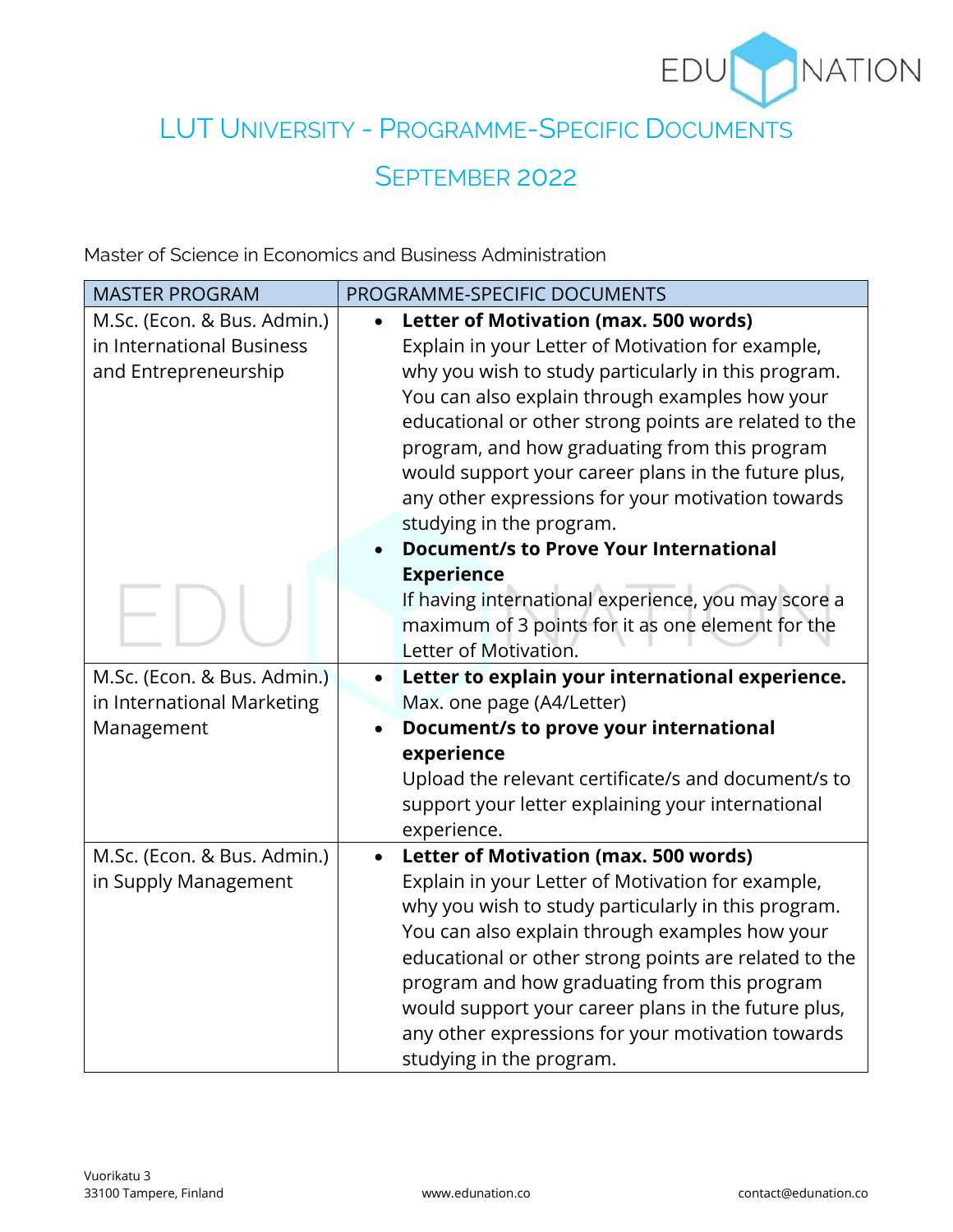

Master of Science in Technology

| <b>MASTER PROGRAM</b>                                                                                  | PROGRAMME-SPECIFIC DOCUMENTS                                                                                                                                                                                                                                                                                                                                                                                                                                                                                                                                                                                                                                                                                                                                                                                                                                           |
|--------------------------------------------------------------------------------------------------------|------------------------------------------------------------------------------------------------------------------------------------------------------------------------------------------------------------------------------------------------------------------------------------------------------------------------------------------------------------------------------------------------------------------------------------------------------------------------------------------------------------------------------------------------------------------------------------------------------------------------------------------------------------------------------------------------------------------------------------------------------------------------------------------------------------------------------------------------------------------------|
| M.Sc. (Tech.) in Chemical<br>Engineering<br>M.Sc. (Tech.) in Water<br>Technology (distant<br>learning) | Certificate/s of Employment*<br>Work experience related to the program, completed<br>by the end of the application period and proven on.<br>Certificate/s of Employment is given points in the<br>evaluation process. *Certificate of Employment,<br>Reference, Letter of Reference, Testimonial, Proof of<br>Employment<br>Certificate/s of Employment*<br>Work experience related to the program, completed<br>by the end of the application period and proven on<br>Certificate/s of Employment is given points in the<br>evaluation process. *Certificate of Employment,<br>Reference, Letter of Reference, Testimonial, Proof of<br>Employment                                                                                                                                                                                                                    |
| M.Sc. (Tech.) in Data-<br><b>Centric Engineering</b>                                                   | <b>CV</b><br>Letter of Motivation (max. one page A4/Letter)<br>Why do you wish to enter this program?<br>$\circ$<br>Please carefully present your orientation to<br>$\circ$<br>the program as well as the specialization that<br>you are planning on choosing.<br>You also need to reflect your strengths<br>$\circ$<br>regarding to the program and explain how<br>the completed degree would support your<br>career plans. You may bring up other issues<br>possibly in favour of your admittance as well.<br>Letter/s of Recommendation<br>Certificate/s of Employment*<br>Work experience related to the program, completed<br>by the end of the application period and proven on.<br>Certificate/s of Employment is given points in the<br>evaluation process. *Certificate of Employment,<br>Reference, Letter of Reference, Testimonial, Proof of<br>Employment |
| M.Sc. (Tech.) in Technical<br>Physics                                                                  | <b>CV</b><br>Letter of Motivation (max. one page A4/Letter)<br>Explain in your Letter of Motivation for<br>$\circ$<br>example, why you wish to study particularly in                                                                                                                                                                                                                                                                                                                                                                                                                                                                                                                                                                                                                                                                                                   |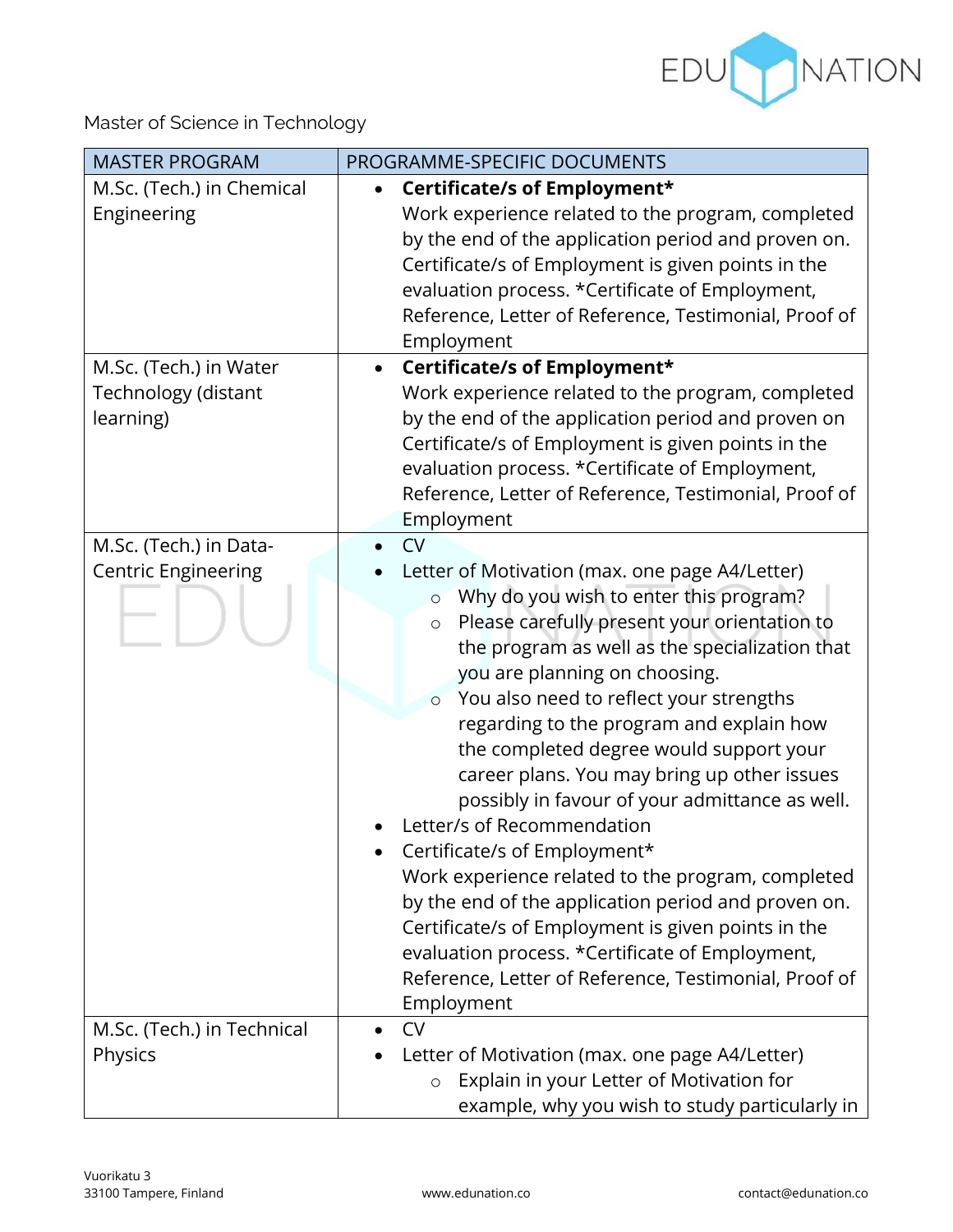

|                                | this program. You can also explain through<br>examples how your educational or other<br>strong points are related to the program and<br>how graduating from this program would<br>support your career plans in the future plus,<br>any other expressions for your motivation |
|--------------------------------|------------------------------------------------------------------------------------------------------------------------------------------------------------------------------------------------------------------------------------------------------------------------------|
|                                | towards studying in the program.                                                                                                                                                                                                                                             |
| M.Sc. (Tech.) in Global        | Letter of Motivation (one page A4/Letter)                                                                                                                                                                                                                                    |
| Management of Innovation       | Explain in your Letter of Motivation for<br>$\circ$                                                                                                                                                                                                                          |
| and Technology                 | example, why you wish to study particularly in                                                                                                                                                                                                                               |
|                                | this program. You can also explain through                                                                                                                                                                                                                                   |
|                                | examples how your educational or other                                                                                                                                                                                                                                       |
|                                | strong points are related to the program and                                                                                                                                                                                                                                 |
|                                | how graduating from this program would<br>support your career plans in the future plus,                                                                                                                                                                                      |
|                                | any other expressions for your motivation                                                                                                                                                                                                                                    |
|                                | towards studying in the program.                                                                                                                                                                                                                                             |
|                                | No official certification required.<br>$\circ$                                                                                                                                                                                                                               |
|                                | Letter of Recommendation                                                                                                                                                                                                                                                     |
| M.Sc. (Tech.) in Innovation    | Letter of Motivation (one page A4/Letter)                                                                                                                                                                                                                                    |
| and Logistics                  | Explain in your Letter of Motivation for<br>$\circ$                                                                                                                                                                                                                          |
|                                | example, why you wish to study particularly in                                                                                                                                                                                                                               |
|                                | this program. You can also explain through                                                                                                                                                                                                                                   |
|                                | examples how your educational or other                                                                                                                                                                                                                                       |
|                                | strong points are related to the program and                                                                                                                                                                                                                                 |
|                                | how graduating from this program would                                                                                                                                                                                                                                       |
|                                | support your career plans in the future plus,                                                                                                                                                                                                                                |
|                                | any other expressions for your motivation                                                                                                                                                                                                                                    |
|                                | towards studying in the program.                                                                                                                                                                                                                                             |
| M.Sc. (Tech.) in Software      | Letter of Motivation (max. one page A4/Letter)                                                                                                                                                                                                                               |
| <b>Engineering and Digital</b> | Explain in your Letter of Motivation for<br>$\circ$                                                                                                                                                                                                                          |
| Transformation                 | example, why you wish to study particularly in                                                                                                                                                                                                                               |
|                                | this program. You can also explain through                                                                                                                                                                                                                                   |
|                                | examples how your educational or other                                                                                                                                                                                                                                       |
|                                | strong points are related to the program and                                                                                                                                                                                                                                 |
|                                | how graduating from this program would                                                                                                                                                                                                                                       |
|                                | support your career plans in the future plus,                                                                                                                                                                                                                                |
|                                | any other expressions for your motivation                                                                                                                                                                                                                                    |
|                                | towards studying in the program.                                                                                                                                                                                                                                             |